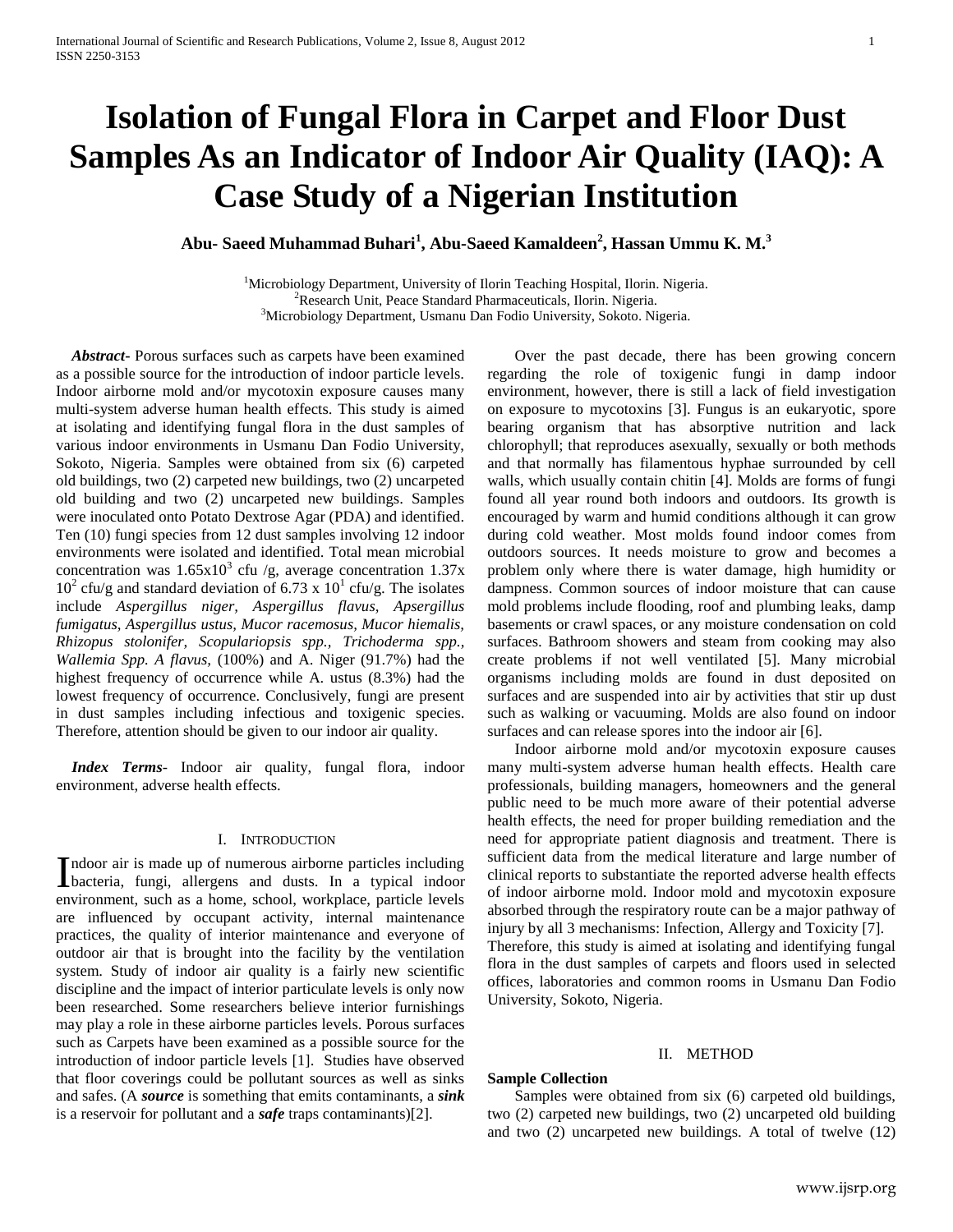samples sites all within the premises of Usmanu Dan Fodio University, Sokoto, Nigeria. Samples were collected using new carpet brush and new plastic collector which were surface sterilized before each collection by washing with 70% ethanol. Each dust sample was collected into a new sterile polythene bag and appropriately labeled. A square meter of the carpet was surface sampled by brushing in multiple directions such that the available dust could be practically collected.

#### **Sample Inoculation**

 Samples were analyzed for fungi that can be cultured using a procedure described. One gram (1g) of individual samples was weighed and suspended in 10ml sterile distilled water. From the above suspension, 1ml was then diluted to  $10<sup>1</sup>$ . Then, 1m1 of the diluted sample (that is,  $10<sup>1</sup>$ ) was then inoculated onto Potato Dextrose Agar (PDA) prepared according to manufacturer's instruction as a general screening medium and incubated at room temperature (about  $32^{\circ}$ C) between 5-7 days. This procedure was carried out in duplicate.

#### **Identification**

 Fungal growth observed were identified and reported in colony forming units per gram of dust (cfu/g of dust). Macroscopically, the colour and appearance were noted. Microscopic examination was carried out and identification was speciated where possible.

 A portion of the obtained culture was placed and teased out into a clean glass slide upon a drop of lactophenol cotton blue using sterile inoculating needles and covered with clean coverslip. It was then viewed under the microscope using x4, x10 and x40 objectives. Identification was based on characteristic morphology, which was compared to the mycological atlas for confirmatory identification.

#### III. RESULT

 At the end of this study, a total number of 10 fungal species were isolated. The following results were recorded and presented in four (4) separate tables as follows:

 *Table 1:* This highlights the exact locations where the samples were obtained and the characteristics of such floors whether carpeted or uncarpeted and the relative age of such building simply put as new or old**.** Designations were also assigned to each location for easy reference in other table presentations and discussion.

*Table 2:* This highlights the specific fungal species isolated from each sample site. Level of contamination of each site was expressed in percentage of the total number of fungal species obtained from the study which was ten (10) species in all.

*Table 3:* Highlights the result of the study expressed in colony forming units per gram of dust sampled (cfu/g). Total colony count was  $1.65 \times 10^3$  cfu /g, average count was  $1.37 \times 10^2$  cfu/g while standard deviation was  $6.73 \times 10^{1}$  cfu/g.

*Table 4:* This shows the frequency or occurrence of each fungal species isolated among the twelve sites expressed in percentage.

| <b>LOCATIONS</b>                                               | <b>CHARACTERISTICS</b> | <b>DESIGNATIONS</b>       |
|----------------------------------------------------------------|------------------------|---------------------------|
|                                                                |                        |                           |
| Head of Unit, Microbiology Office                              | Old building, Carpeted | Sample site 1 (S.S.1)     |
| Head of Unit, Zoology Office                                   | Old building, Carpeted | Sample site $2(S.S.2)$    |
| Head of Unit, Botany Secretary's Office                        | Old building, Carpeted | Sample site 3 (S.S.3)     |
| Dean of Sciences secretary's Office                            | Old building, Carpeted | Sample site 4 (S.S.4)     |
| Computer room Bursary department                               | Old building, Carpeted | Sample site 5 (S.S.5)     |
| 'I.B.B' Centre Male common room                                | Old building, Carpeted | Sample site $6(S.S.6)$    |
| Personal Assistant to Dean of Post Graduate<br>School's Office | New building, Carpeted | Sample site 7 (S.S.7)     |
| Deputy Dean Post Graduate School Office                        | New building, Carpeted | Sample site 8 (S.S.8)     |
| Microbiology (Undergraduate III) Laboratory                    | Old building, Carpeted | Sample site 9 (S.S.9)     |
| Microbiology (Undergraduate IV) Laboratory                     | Old building, Carpeted | Sample site $10$ (S.S.10) |
| New male hostel common room 1                                  | New building, Carpeted | Sample site 11 (S.S.11)   |
| New male hostel common room 2                                  | New building, Carpeted | Sample site 12 (S.S.12)   |

#### **TABLE 1: SAMPLE SITES, CHARACTERISTIC OF LOCATIONS AND DESIGNATIONS.**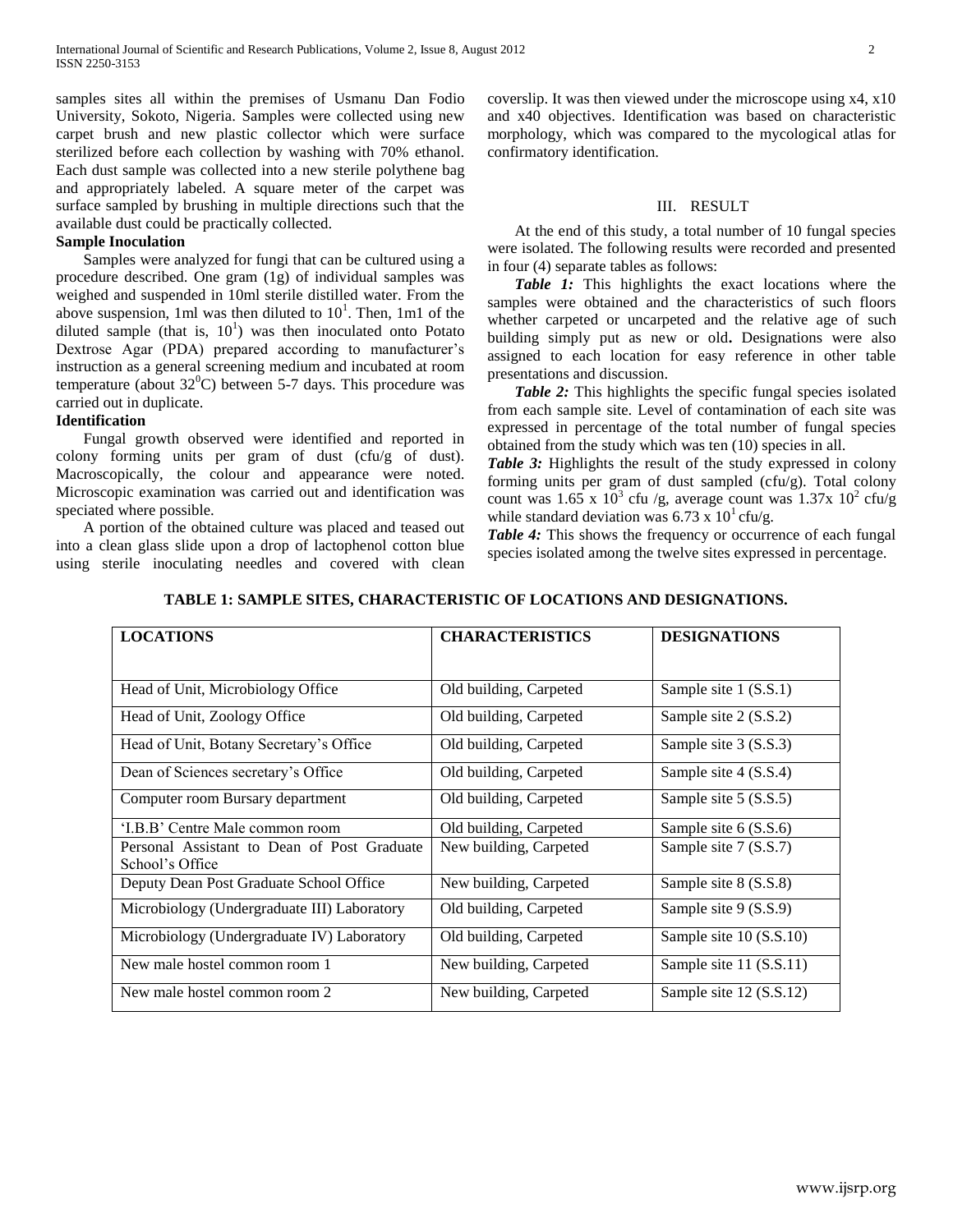| <b>SAMPLES</b><br><b>SITES</b> | <b>FUNGI IDENTIFIED</b>                                                                                                                 | <b>LEVEL</b><br>OF<br><b>CONTAMINATION</b> |
|--------------------------------|-----------------------------------------------------------------------------------------------------------------------------------------|--------------------------------------------|
| Sample site 1                  | Aspergillus niger, Aspergillus flavus                                                                                                   | (%)<br>20                                  |
| Sample site 2                  | Aspergillus niger, Aspergillus flavus, Aspergillus fumigatus                                                                            | 30                                         |
| Sample site 3                  | Aspergillus niger, Aspergillus flavus, Mucor racemosus,<br>Scopulariopsis spp, Rhizopus stolonifer                                      | 50                                         |
| Sample site 4                  | Aspergillus niger, Aspergillus fumigatus Mucor racemosus,<br>Rhizopus stolonifer                                                        | 40                                         |
| Sample site 5                  | Aspergillus niger, Aspergillus flavus, Mucor racemosus, Mucor<br>hiemalis, Wallemia Spp.                                                | 50                                         |
| Sample site 6                  | Aspergillus niger, Aspergillus flavus, Aspergillus Ustus.                                                                               | 30                                         |
| Sample site 7                  | Aspergillus niger, Aspergillus flavus, Aspergillus fumigatus,<br>Mucor racemosus, Mucor hiemalis, Rhizopus stolonifer                   | 60                                         |
| Sample site 8                  | Aspergillus niger, Aspergillus flavus, Aspergillus fumigatus,<br>Mucor racemosus, Rhizopus stolonifer.                                  | 50                                         |
| Sample site 9                  | Aspergillus niger, Aspergillus flavus, Mucor racemosus,<br>Rhizopus stolonifer, Scopulariopsiss spp, Trichoderma spp.,<br>Wallemia spp. | 70                                         |
| Sample site 10                 | Aspergillus niger, Aspergillus flavus, Mucor racemosus,<br>Rhizopus stolonifer, Trichoderma spp.                                        | 50                                         |
| Sample site 11                 | Aspergillus niger,<br>Aspergillus flavus, Mucor racemosus,<br>Trichoderma Spp.                                                          | 40                                         |
| Sample site 12                 | Aspergillus niger, Aspergillus flavus,<br>Mucor racemosus,<br>Wallemia spp.                                                             | 40                                         |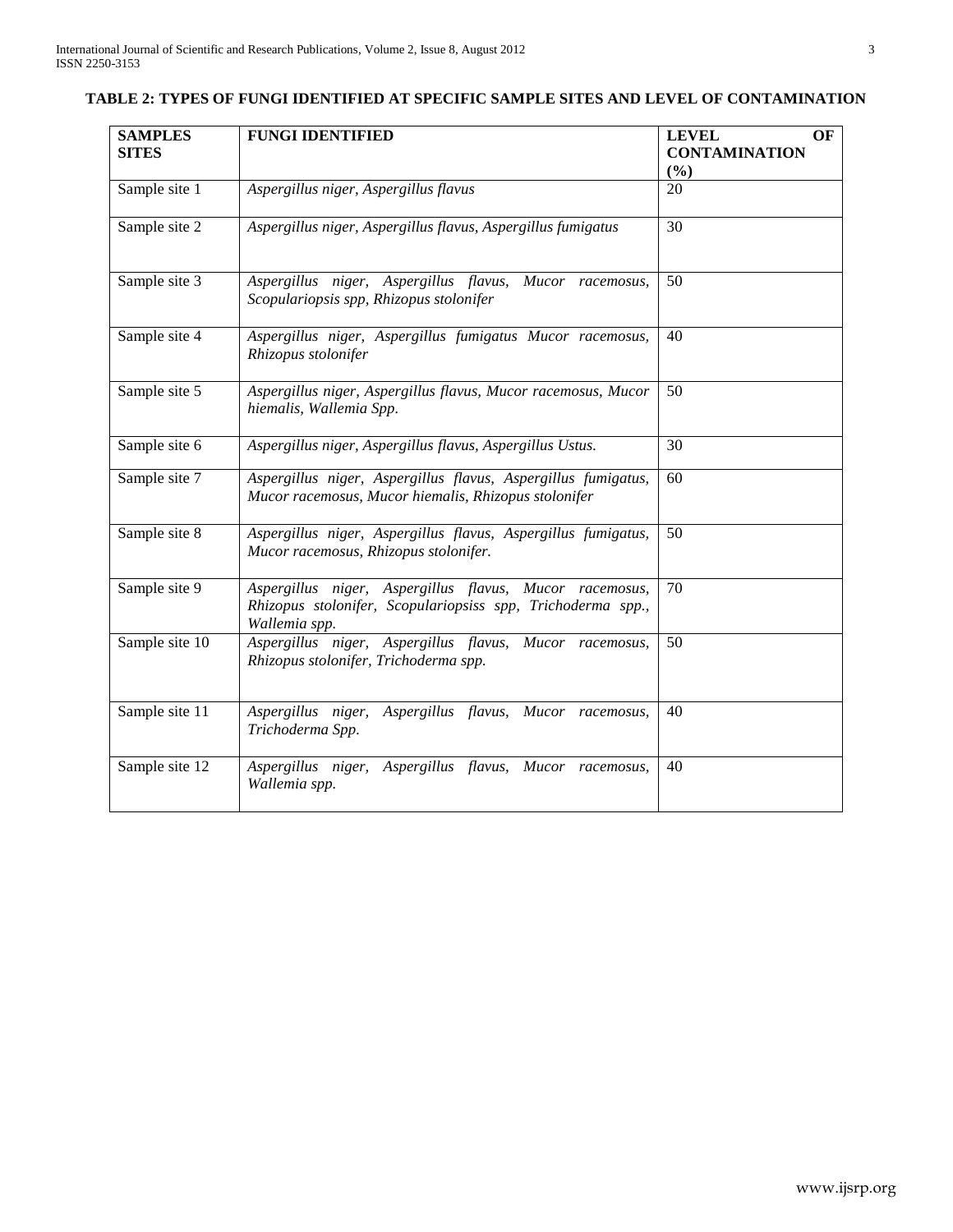| <b>Sample sites</b> | Average number of colonies | <b>Dilution factor</b> $(10^1)$ | cfu/g of dust        |
|---------------------|----------------------------|---------------------------------|----------------------|
|                     |                            |                                 |                      |
| Sample site 1       | 14.5                       | $\overline{10}$                 | $1.45 \times 10^{2}$ |
| Sample site 2       | $\overline{8.0}$           | $\overline{10}$                 | $8.0 \times 10^{1}$  |
| Sample site 3       | 9.5                        | 10                              | $9.5 \times 10^{1}$  |
| Sample site 4       | $\overline{5.5}$           | $\overline{10}$                 | $5.5 \times 10^{1}$  |
| Sample site 5       | 16.0                       | 10                              | $1.6 \times 10^{2}$  |
| Sample site 6       | 18.0                       | 10                              | $1.8 \times 10^{2}$  |
| Sample site 7       | 10.5                       | $\overline{10}$                 | $1.05x10^2$          |
| Sample site 8       | $10.0\,$                   | $10\,$                          | $1.0x\ 10^2$         |
| Sample site 9       | 26.5                       | 10                              | $2.65 \times 10^{2}$ |
| Sample site 10      | 12.0                       | 10                              | $1.2x10^2$           |
| Sample site 11      | 8.5                        | 10                              | 8.5x10 <sup>1</sup>  |
| Sample site 12      | 25.5                       | $\overline{10}$                 | $2.55x10^2$          |
|                     |                            |                                 |                      |

## **TABLE 3: AVERAGE FUNGAL CONCENTRATIONS BY SPECIFIC SAMPLE SITES.**

Total Colony count  $1.65x10^3$ Total Colony count<br>Average count<br>Standard Deviation

cfu/g

Average count  $1.37 \times 10^2$ cfu/g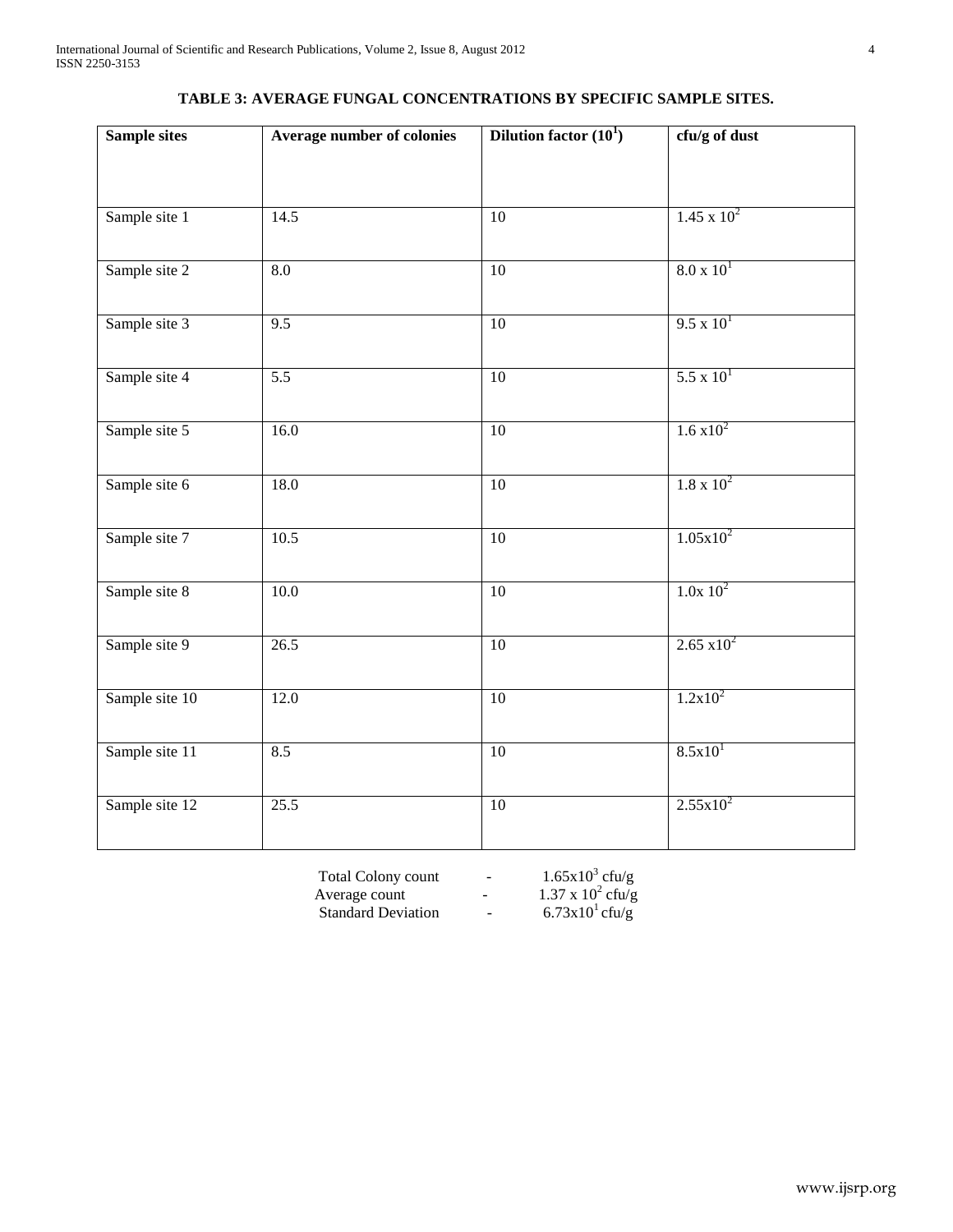| <b>Fungi Species Isolated</b> | Total number of sample<br>sites | Number of sites of<br>observed presence | Frequency (%) |
|-------------------------------|---------------------------------|-----------------------------------------|---------------|
| Aspergillus niger             | 12                              | 11                                      | 91.7%         |
| Aspergillus flavus            | $\overline{12}$                 | $\overline{12}$                         | 100.0%        |
| Aspergillus fumigatus         | 12                              | $\overline{4}$                          | 33.3%         |
| Aspergillus ustus             | 12                              | $\mathbf{1}$                            | 8.3%          |
| Mucor racemosus               | $\overline{12}$                 | $\overline{9}$                          | 75.0%         |
| Mucor hiemalis                | 12                              | $\overline{2}$                          | 16.7%         |
| Rhizopus stolonifer           | 12                              | $\overline{5}$                          | 41.7%         |
| Scopulariopsis spp.           | 12                              | $\overline{2}$                          | 16.7%         |
| Trichoderma spp.              | 12                              | $\overline{3}$                          | 25.0%         |
| Wallemia spp.                 | 12                              | $\overline{3}$                          | 25.0%         |

#### **TABLE 4: FREQUENCY DISTRIBUTION BY FUNGI SPECIES ISOLATED**

#### IV. DISCUSSION

 Based on the result presentation and analysis of this study, certain useful assumptions vis-à-vis the sample sites could be made after discussing the results based on their merits and facts. However, in order to appreciate the economic values of the isolated species in this study, it will be logical to appraise them based on the extent to which they can cause hazards. This hazards classification has been used by a number of researchers where they classified into:

 **Hazard Class A:** This includes Fungi or their metabolites that are highly hazardous to health. These fungi or metabolites should not be present in occupied dwellings. Presence of these fungi in occupied building requires immediate attention.

 **Hazard Class B:** This includes fungi, which may cause allergic reactions to occupants if present indoor over a long period.

 **Hazard Class C:** Includes fungi not known to be a hazard to health. Growth of these fungi indoors, however, may cause economic damage and therefore should not be allowed [8].

 Tables 2 and 3 reflect the level of contamination and concentration respectively. The most striking of the results is that from site 7 and 8, which are sites of a new building and new furnishing of less than 1 year old. The fungal concentration of 1.95  $x10^2$  cfu/g and 1.0 x 10<sup>2</sup> cfu/g respectively are high as well as their level of contamination – 60% and 50% respectively.

 Comparatively, they are higher in concentration and level of contamination than some of the old carpeted buildings like sites 2, 3 and 4. The assumption is that the postgraduate school building, most mold found indoor originate from outdoor sources. Spores settle on virtually all building materials throughout the manufacturing process, storage and delivery to the construction site. Mold spores continue to infiltrate during the construction process. After the construction was completed, mold spores will continue to enter building through air current through open doors and windows, through heating, ventilation and air condition systems, through new materials and furnishings introduced into the building, and through the clothes and persons of people coming into the building [9]. All these could contribute to the high concentration and level of contamination recorded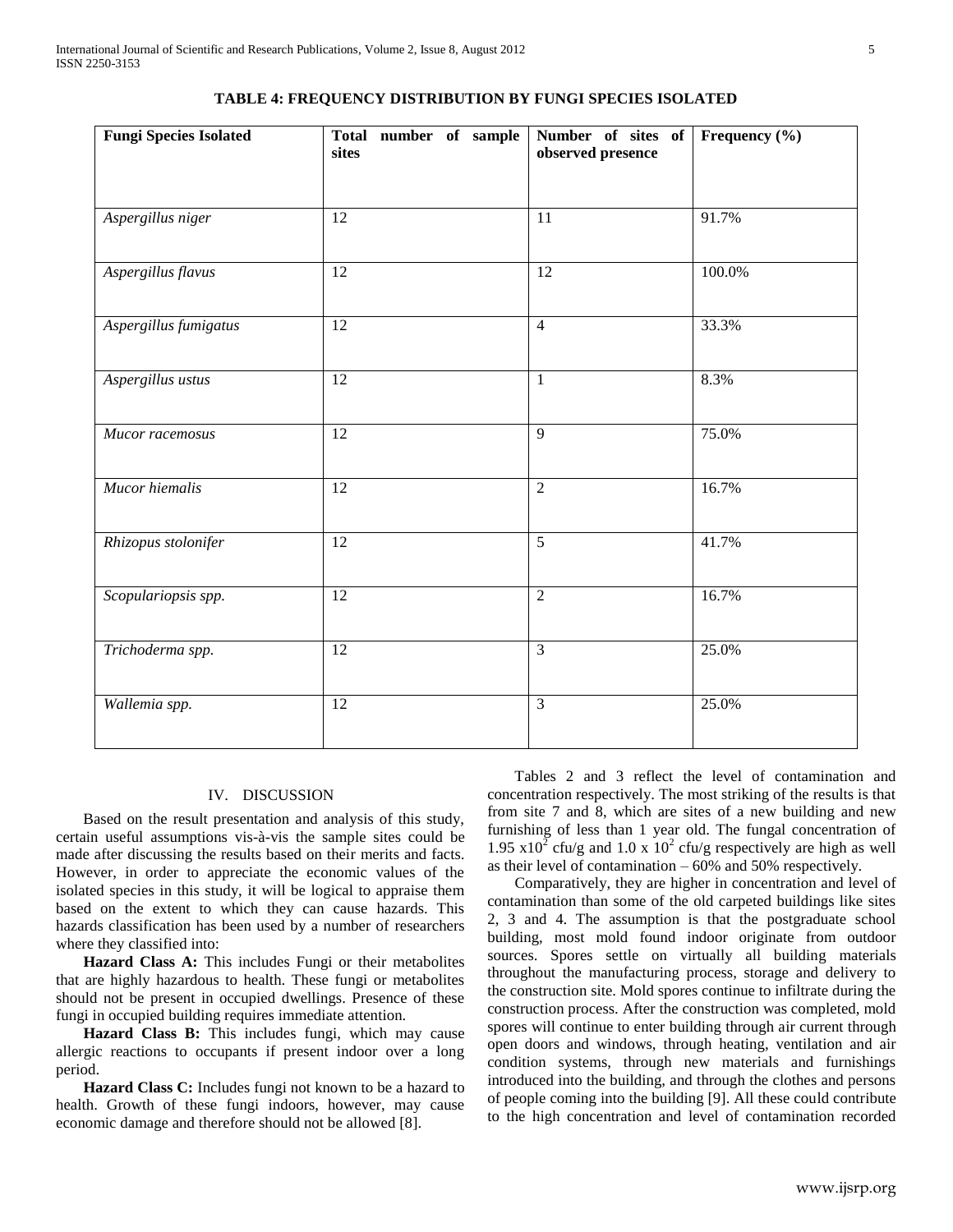since the building was not specially washed and disinfected after construction before putting it into use.

 Another comparism worth of note is site 2 and site 11. Site 2 is an old carpeted office while site 11 is a new hostel common room with bare floor. Their concentrations are 8.0 x  $10^1$  cfu/g and 8.5 x  $10<sup>1</sup>$  cfu/g respectively and their level of contamination are 30% and 40% respectively. Both sites show similar values despite their different features. Site 2 is an office with high foot traffic likewise site 11 but site 2 is more frequency swept and experience better sanitation while site 11 is used by students, less frequently swept and sanitized. Naturally, much higher concentration and contamination should be expected from site 11 than site 2. Therefore, one could assume that the presence of carpet in site 2 could be a factor, that is, the carpet may be serving as 'safe' and 'sink' for fungi spores by trapping and harboring which may not be completely removed by the routine sweeping [2].

 Sample site 9 and 12 are also within similar range of concentration but different levels of contamination. With 2.65 x  $10^2$  cfu/g (70%) and 2.55 x  $10^2$  cfu/g (40%) respectively. Both sites are high foot traffic and indoor daily activity with diverse people and that could account for high concentration of both sites. However, site 9 is a microbiology lab, which has obvious activities going on in it that could account for the diversity of species, isolated giving it a higher level of contamination as compared to site 12, which is a hostel room.

 Sites 2, 3 and 4 carpeted and frequently swept offices of high foot traffic but their concentration and contamination are low and as explained earlier, the carpets may be trapping some of the fungal particles which cannot be removed by frequent sweeping. Sample site 1, 5 and 6 are generally higher in concentration than sites 2, 3 and 4. All six are old carpeted sites. The assumption here could be the 'sink' and 'safe' function of carpet, which traps those fungal particles from being released.

 Sites 9 and 10 are both microbiology labs but it is observed that site 9 exhibits a much higher concentration and contamination that site 10. The possible assumption here is that a much higher volume of sterilization and disinfection activities takes place in site 10 being that final year students' lab. Much of their project practical procedures take place in this lab which involve diverse forms of sterilization. It is known that microbial population will be reduced by the same fraction at constant intervals when exposed to lethal agents[4].

 Based on table 4, showing the frequency distribution of isolates, *Aspergillus flavus* (100%) and *Aspergillus niger* (91.7%) are the most ubiquitous. Along with *Aspergillus fumigatus* (33.3%), the three species of *Aspergillus* are classified as Hazard class A [8]. They are known to cause invasive Aspergillosis and produce mycotoxins e.g. aflatoxins and ochratoxins which are known carcinogens [9]. Hence, there is the need to pay adequate attention to our general indoor environments since they are ubiquitous and possess infectious and toxigenic health hazards.

 *Mucor racemosus* (75%), *M. hiemalis* (16.7%) and *Rhizopus stolonifer* (41.7%) are readily present, known to cause more of opportunistic disease (mycosis) e.g. mucormycosis causing severe paranasal pulmonary infections, they are usually disseminated infection in those with reduced host defenses e.g. patients with uncontrolled diabetes, leukaemia, burns and those

being treated with cytotoxic drugs corticosteroids [10]. Although *Rhizopus spp*. has a lot of beneficial characteristics, it also sometimes acts as a contaminant. *Rhizopus* and *Mucor* species have been implicated in zygomycosis [11].

 *Scopulariopsis spp.* (16.7%) and *Trichoderma spp.* (25%) are generally classified as Hazard class B as they are known to releases certain allergens, which could trigger allergies in occupants, especially the sensitive ones, over a long period of time [8]. They are not ubiquitous, hence, with regular sanitation; they could be kept to the barest minimum.

 *Wallemia spp.* (25%) is generally classified as Hazard class C. They are generally known to biodeteriorate porous household materials. They reduce aesthetic values of carpets and walls but not known to cause any health Hazard to humans [8]. *Aspergillus ustus* (8.3%) is rare and uncommon species and demands little or no attention.

#### V. CONCLUSION

 From this study, it may be concluded that dust samples from carpets and floors of indoor environment harbor fungi of diverse species. There are also indications that the indoor air qualities are influenced by the nature of fungi species present in the dust samples. Furthermore, one can say that a good percentage of the fungi isolated have adverse health effects on occupants or users of such indoor environment especially the Hazard class A fungi.

 Therefore, carpet and floor dust samples could be an indicator of indoor air quality. Thus, government agencies and general public to give proper and adequate attention to factors that precipitate indoor fungi and possibly remediate such factors to maintain the healthy well-being of occupants living within such indoor environment.

#### **REFERENCES**

- [1] Hilton, M. Carpet and Airborne particle levels. Carpet buyers handbook online, LLC. 2004. <http://www.carpetbuyershandbook.com/>. Accessed 19-05-2012.
- [2] Hedge, A. Carpet, IAQ and the effects in school Buildings. Forum on indoor Air quality organized by the Carpet and Rug Institute, Dalton, Georgia, 2002.
- [3] Engelhart, S., Loock, A., Skutlarek, D., Sagunski, H., Lommel, A., Faber, H., Exner M. Occurrence of Toxigenic Aspergillus Versicolor Isolates and Sterigmatocystin in carpet dust from damp indoor environments. Applied and Environmental Microbiology, 2002. Vol. 68(8): 3886- 3890.
- [4] Prescott, L.M., Harley, J.P., Klein, D.A. Microbiology 6<sup>th</sup> Edition, McGraw Hills, International Edition. P. 2005.
- [5] American Industrial Hygiene Association. The Facts about mold. AIHA 2009. [http://www.aiha.org/aboutaiha/AIHAMembership/Documents/Copy](http://www.aiha.org/aboutaiha/AIHAMembership/Documents/Copy%20of%20Facts%20about%20Mold.pdf) [%20of%20Facts%20about%20Mold.pdf](http://www.aiha.org/aboutaiha/AIHAMembership/Documents/Copy%20of%20Facts%20about%20Mold.pdf). Accessed 19-05-2012
- [6] U.S. Environment Protection Agency. Indoor Air Quality: Tools for Schools. EPA, Washington, D.C. 1997.
- [7] Curtis, I, Lieberman, A., Stark, M., Rea, W., Vetter, M. Adverse health effects of indoor molds. The Journals of the Australasian College of Nutritional and Environmental Medicine. 2004. Vol 23(1):3-8.
- [8] Mold & Bacterial consulting laboratories. Common building molds (also called mildew or Fungi) and associated health effects. Accredited by the Canadian association for Laboratory Accreditation (CALA) MBL Inc 2005. [www.moldbacteria.com/files/moldposter\\_common\\_web.pdf.](http://www.moldbacteria.com/files/moldposter_common_web.pdf) Accessed on 19-05-2012.